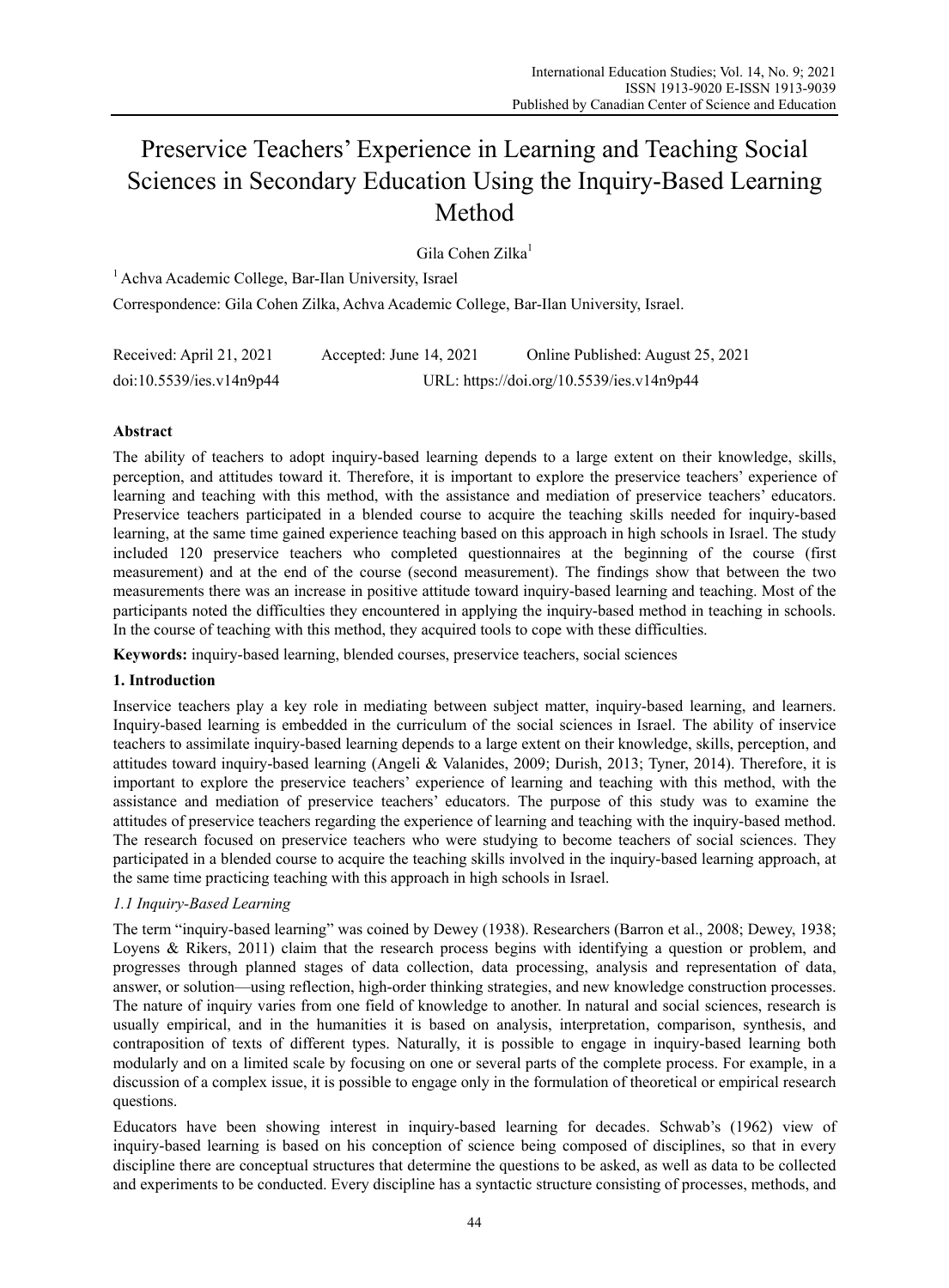criteria that determine how the research will be conducted, evidence gathered, and conclusions drawn. Inquiry-based learning (Bhagat, 2017; Pedaste et al., 2012) is understood as exploring the world around in ways characteristic of the researchers' work in a certain discipline. The role of the teacher in inquiry-based learning is to assist students, guide, direct, and advise them, stimulate their curiosity, and teach the skills required for research work. It also includes mediating between the students and the content, and guiding the students through the various stages of the research project to the final product. It involves enabling students to make informed use of data, including its various types and representations, to integrate information collected from various sources, to analyze and interpret the information, to transform information into knowledge in a meaningful process, and make use of it (Angeli & Valanides, 2009; Durish, 2013; Tyner, 2014). The research strategy includes focusing on the topic of research using skills of question formulation, locating the information, data collection and integration, data analysis, presentation of arguments, etc. (Mäeots et al., 2012; Pedaste et Sarapuu, 2008; Pedaste et al., 2015; Scanlon et al., 2011).

Researchers (Alfieri et al., 2011; Furtak et al., 2012) found that inquiry-based learning leads to better results than other forms of learning without inquiry and discovery. Researchers (Liu et al., 2007; Meyers, 2008; Oriogun et al., 2005; Pittman & Richmond, 2008; Robinson & Hullinger, 2008; Young & Bruce, 2011; Young, 2006; Shea et al., 2006; Rovai, 2007) also noted that in inquiry-based learning the learner must be involved in the learning process, seeking meaning. Involvement in the learning process is derived from both external and internal motivation. Motivation for learning occurs when one is disposed toward it because it gives one pleasure, because one values it or the associated achievement, or because of one's desire to develop, expand, and increase one's abilities, in a process of self-empowerment.

At the same time, researchers (Kirschner et al., 2006; Kirschner & Van Merriënboer, 2013) criticize research-based teaching and argue that by teaching in this way, teachers engage in less mediation between learners and the subject matter, and emphasize learning processes and skillset the expense of the subject matter. Chinn, Duncan, and Rinehart (2018) state that whereas critics of the method mistakenly identify the way of teaching and learning with minimal guidance, the opposite is true: the inquiry-based way of teaching and learning supports learners' learning processes through extensive mediation and guidance. Researchers (Chinn et al., 2018) argue that many studies indicate that the inquiry-based approach leads to a marked improvement in learning outcomes. The improvement was noted in the assessment of student achievement on standardized tests, which usually measure relatively simple learning objectives, and also using assessment tools for examining complex learning objectives that are more appropriate for inquiry-based learning: thinking abilities, problem solving abilities, complex explanations of phenomena and concepts—resulting in much stronger effects.

In many parts of the world, teaching and learning methods involving active participation of the learner rather than "passive listening," such as the inquiry-based method, are partially implemented (Nir et al., 2016; OECD, 2019). A TALIS survey (2018) conducted in 48 countries shows that most teachers (66%) use assessment practices typical of traditional frontal learning, as opposed to using teaching and assessment practices that encourage thinking, independent learning, retrieval and processing of information. Therefore, it is important to increase the e-Readiness of preservice teachers, allow them to observe the integration of digital environments in teaching and learning in the course of their training to experience these environments, and to adopt effective teaching and learning methods, custom-tailored to learners.

#### *1.2 Learning Community*

Researchers (Capar & Tarim, 2015; Gillies & Ashman, 2013; Loyens & Rikers, 2011) claim that inquiry-based learning in a group leads to intensification of the learning process of every participant and of the group as a whole. Vygotsky (1989) saw learning as an interpersonal process, not merely a cognitive-personal one. Vigodsky explained learning as a cognitive acquisition of symbolic systems, through personal interaction between the learners and their peers, until symbols are internalized and become available to the learners to make use of them (Pea, 1993). Researchers of organizations (Argyris & Schon, 1996; Weick, 1997) have suggested looking at a team, group, class, or organization as independent entities capable of learning and developing beyond the development of the individuals who make up these groups. Researchers (Ascough, 2007; Baker, 2010; Engstrom et al., 2008; Snyder, 2009; Splitter, 2009; Zilka et al., 2019; Zilka & Zeichner, 2017, 2016) have defined cooperative learning through the creation of a space for collaborative, educational, and free discussion. Collaborative discourse enriches the process of individual and group learning. Researchers (Billings & Halstead, 2009; Cole, 2009; Feldman, 2007;Jelfs et al., 2009; Lawrence & Sankey, 2008; Lee, 2008; Oliver et al., 2009) found that the unique characteristics of a learning community may create in students a sense of personal empowerment that enhances the learning process and enriches their lives. A learning environment is one that enables a dynamic process, in which students feel safe to be active participants (Husaj, 2016; Maurice &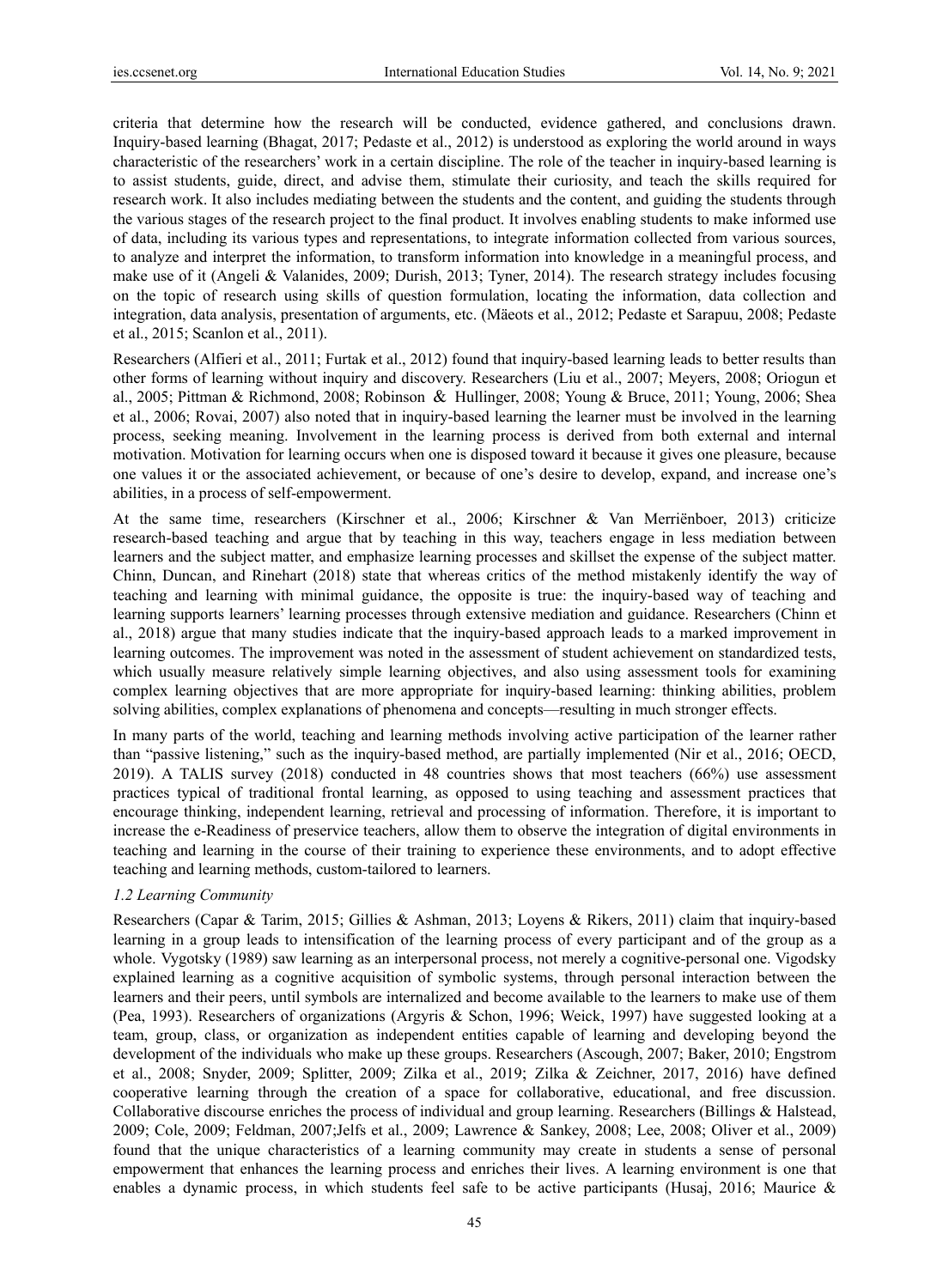Harriett, 2006; Splitter, 2009; Zins, 2004).

The teacher must enable situations that encourage collaboration between students. In case of confrontation between group members, the teacher must help them negotiate and reach an agreed-upon solution (Salman, 2006). To encourage students to actively participate in the discussion, the teacher must give a personal example of active participation by showing interest and curiosity, asking questions, raising dilemmas, being a partner in learners' forums, etc. (Sharan, 2014). Researchers (Liu et al., 2007; Rovai et al., 2004) found that a teacher who encourages the creation of a learning community encourages communication between students, which then leads to meaningful learning. Researchers also found that a successful learning community includes two main indicators, a social index (active involvement in the community), and a study index related to the content studied. Robinson et al. (2008), Rovai (2007), Shea, Li, and Pickett (2006), Young (2006), and Young and Bruce (2011) found that students who are actively involved in the learning community perform significant tasks better than those who are not, are likely to feel a sense of belonging as opposed to alienation and isolation, and persevere and succeed in the learning tasks.

## *1.3 Inquiry-Based Learning in Teacher Training and Blended Courses*

Training of preservice teachers with the inquiry-based method. Researchers (Bai, 2019; Desimone, 2009; Holmes et al., 2018; Kennedy, 2016; Lampert, 2010; McDonald et al., 2013; Sung et al., 2016; Tsai & Tsai, 2019; Zilka, 2020a, 2020b; Zilka et al., 2018; Zilka et al., 2019) claim that the preservice teacher training process should be based on experiencing the inquiry-based learning method, with emphasis on the use of pedagogical models for effective integration of this method in teaching, while addressing the needs of different learners. Collaborative learning communities should emerge, making it possible to identify the barriers that preservice teachers encounter in teaching and learning with the inquiry-based method. The objective is for the training process of preservice teachers to increase their readiness for an effective integration of inquiry-based learning when they start working as inservice teachers. Researchers affirm that today there are fascinating and varied options for inquiry-based learning exploration and sharing that are not limited in time or place (Ertmer & Ottenbreit-Leftwich, 2010; Feenberg, 2010; Mahler, 2012).

The preservice teachers who participated in this study attended a blended course in inquiry-based learning in social science. Researchers found that studying in a digital environment strengthens learning (De Jong et al., 2010; Mäeots et al., 2011). Researchers (Zilka, 2017; Ertmer & Ottenbreit-Leftwich, 2010; Ashburn & Floden, 2006) have argued that the digital environment has breached the time and place boundaries of learning. The digital environment serves as the learners' partner in the construction of knowledge, its processing and presentation. The digital environment helps learners carry out reflexive metacognitive processes, processes of self-focus, cognitive processes, and emotional and differential processes. A blended course refers to a combination of face-to-face and virtual learning. The learners meet face-to-face regularly, the course has an active website, and discussions are held in a forum on the course website and continue face-to-face. This combination is expected to enrich the relationship between the teacher and the learner within the learners' community (Anderson et al., 2001; Garrison & Kanuke, 2004; Groen & Li, 2005; Zeichner & Zilka, 2016; Zilka et al., 2019; Zilka & Zeichner, 2017, 2019).

## *1.4 The Present Research*

The purpose of the present study was to investigate preservice teachers' attitudes regarding learning and instruction using the inquiry-based learning approach, and their attitudes toward the learning and teaching experience using this method, facilitated and mediated by the preservice teachers' educators. Preservice teachers participating in the present research were studying to be social science teachers. They attended a course to acquire teaching skills in inquiry-based learning, and at the same time acquired experience with this approach by teaching in secondary schools in Israel.

# *1.5 Research Questions*

Research questions were derived from previous studies (Zeichner & Zilka, 2016; Zilka, 2017; Zilka et al., 2019; Zilka & Zeichner, 2017, 2019).

- 1) What characterizes the preservice teachers' perception of inquiry in learning?
- 2) What characterizes the preservice teachers' perception of inquiry in teaching?
- 3) What are the difficulties that arise in the implementation of inquiry-based study in the school?
- 4) What was the most meaningful experience preservice teachers had while learning with the inquiry-based method in the blended course?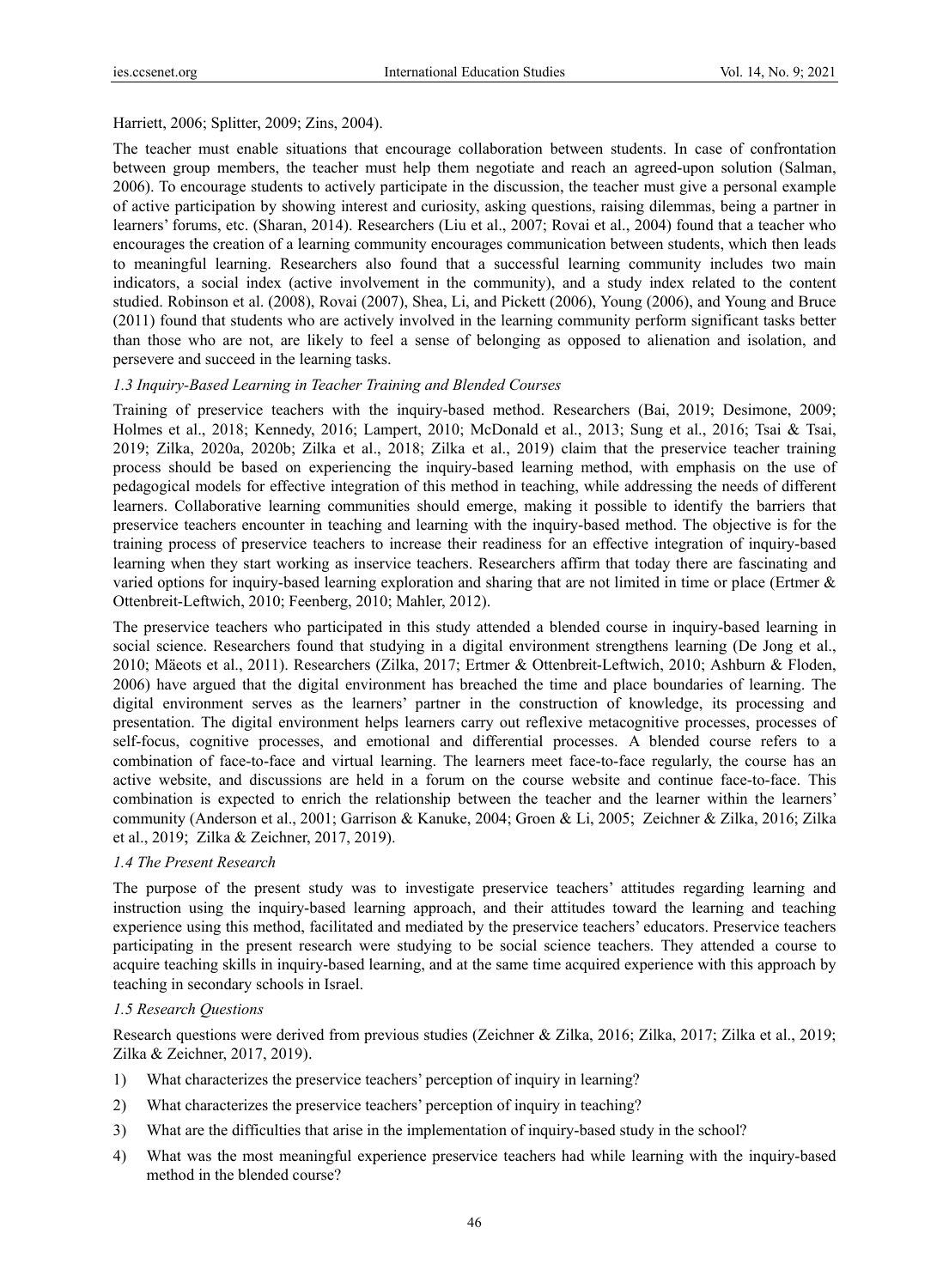- 5) What was the most meaningful experience preservice teachers had while teaching with the inquiry-based method in school?
- 6) Did the process of learning the inquiry-based method in a blended course help them consolidate their role as a teacher in the digital age?

## **2. Method**

The sample of this study consisted of 120 preservice teachers who completed two questionnaires, one before the beginning of the blended course, and one after it ended.

The course was an annual one, taught simultaneously at two institutions of higher education in Israel. We conducted a content analysis of the answers in the 240 completed questionnaires.

The data were collected in 2017.

Qualitative analysis: A discourse analysis was performed on the collected data based on the approach of Adler and Adler (2008), Atkinson and Delamont (2006), Chenail (2012), and Hammersley (2008). Distinct elements were identified and themes formulated. The process was iterative and continuous, and at the end of it data were coded into consolidated themes, showing sensitivity to context and its place in the construction of reality.

The interviews were analyzed using thematic analysis (Boyatzis, 1998; Braun & Clarke, 2006; Crabtree & Miller, 1992), which involves identifying themes in the data through a recursive process of careful reading and re-reading of the transcribed interviews. Based on Braun and Clarke (2006), our process included familiarizing ourselves with the narratives, generating initial codes, collating codes into potential themes, assembling the data relevant to each potential theme, and finally generating a "thematic map" for the analysis.

## *2.1 Population*

The sample included 120 preservice teachers studying at two academic institutions for teacher training in Israel to become teachers of social sciences. Of the respondents, 78% were women; 43.3% were aged 20-30, 40.3% aged 30-40, 16.4% aged 40 and over. Preservice teachers were in the last year of their studies toward a teaching certificate. All participants had a bachelor's degree, 32% had a master's degree, and 20% had a PhD.

### *2.2 Research Tools*

The research tools were derived from previous studies (Zeichner & Zilka, 2016; Zilka, 2017; Zilka et al., 2019; Zilka & Zeichner, 2017, 2019).

The purpose of the questions in the questionnaire and in interviews was to expose the attitudes of preservice teachers studying to be social science teachers toward learning and teaching with the inquiry-based method. One of the study objectives was to check whether there were changes between the measurements at the beginning and the end of the study. Therefore, the questions in the first and second measurements were the same.

1) Questionnaire with open-ended questions. The questionnaire was administered twice, before the start of the blended course and at the end of the course. The questionnaire included several parts:

- Learning: What is your opinion regarding inquiry-based learning as an integral part of your studies?
- Learning at school: What is your opinion regarding inquiry-based learning as an integral part of the learning of students in school?
- Teaching experience: What is your most meaningful experience teaching with the inquiry-based method at school?
- Learning experience: What is your most significant experience learning with the inquiry-based method in the blended course?
- Did the process of learning with the inquiry-based method in the blended course help you in shaping your role as a teacher in the digital age?

2) Personal interviews: 30 of the preservice teachers who completed questionnaires were randomly selected to be interviewed. The interviews were semi-structured and comprised the subjects included in the research parameters, but the order of the questions was based on the dynamics of the communication with the interviewees. The interviewees wanted to share their positive and negative experiences, and some went into detailed descriptions. Interviews lasted 15-25 minutes.

3) Nine questions about personal status, demographics, age, sex, year of study, etc.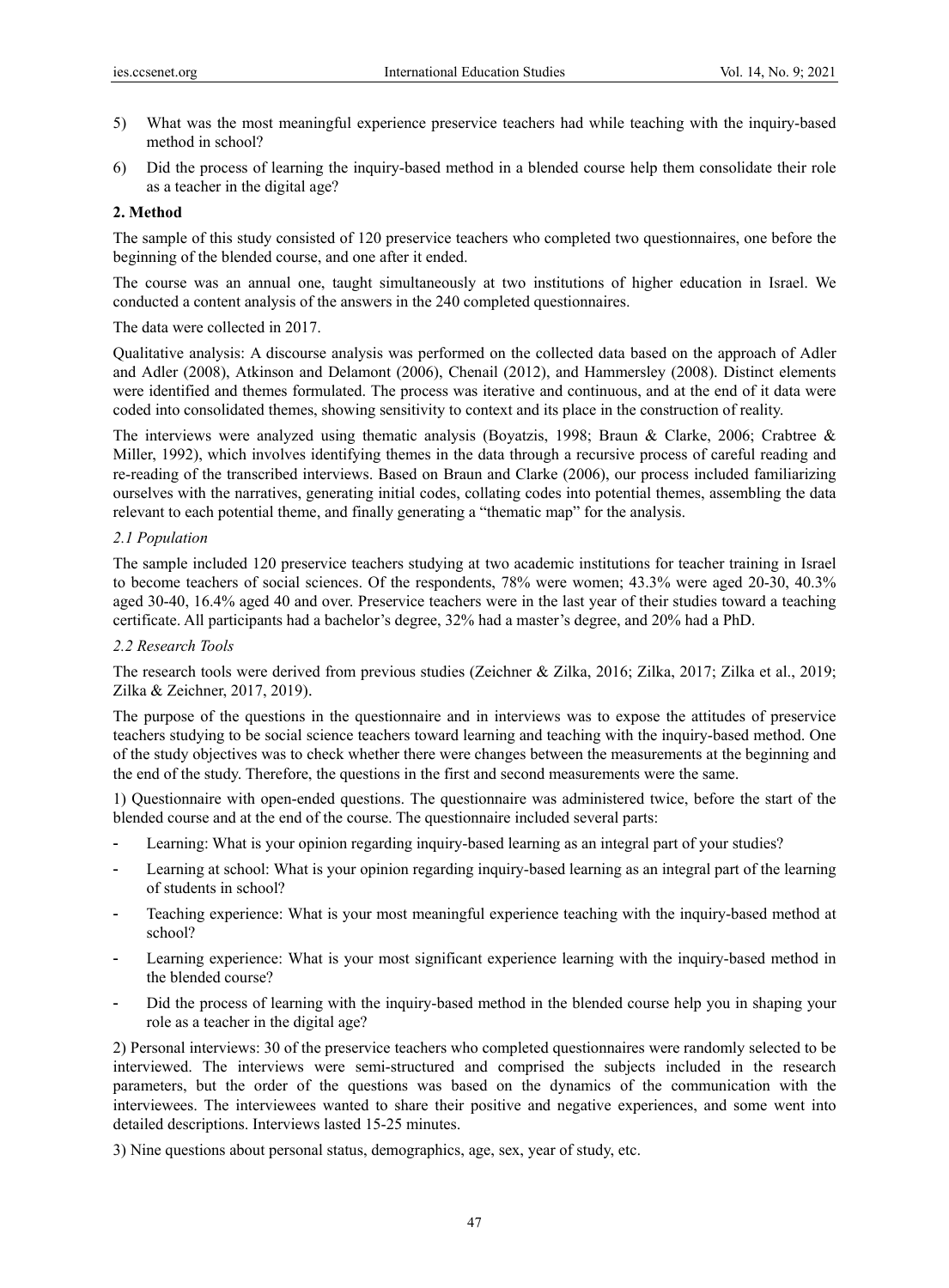## **3. Findings**

The questionnaires and interviews produced the following findings.

1) Preservice teachers were asked what their opinion was regarding the inquiry-based method as an integral part of their studies.

Answers to the first questionnaire, before the beginning of the blended course, revealed that 60% of preservice teachers had a positive attitude toward learning using the inquiry-based method, and 40% answered that they preferred frontal learning because they felt more confident in understanding the teacher's requirements. These respondents also thought that in frontal learning they would be able to achieve better outcomes than with inquiry-based learning. Half the respondents stated that they felt greater freedom to learn at a higher level with the inquiry-based method than in frontal learning. Preservice teachers noted that with the inquiry-based method they have a choice between different options, different texts, and different tasks.

Answers to the second questionnaire at the end of the blended course taught in academia were more specific. They revealed that most the preservice teachers had a positive attitude toward learning using the inquiry-based method: 75% approved of inquiry-based learning, and 25% opposed it. But the answers to the second questionnaire were more specific than to the first one, and statements were more focused rather than generic. Preservice teachers described difficulties, such as complexity, lack of clarity regarding what the teacher wanted, and communication overload on the course site.

One preservice teacher, who changed his mind between the first and the second questionnaire, wrote: "I study and work, and it is difficult for me to free time for assignments in the course of the semester. In the course, there were papers throughout the semester, and cooperation with others on the course site made it difficult for me, but in retrospect one can learn from it, it provokes curiosity and provides satisfaction."

Below are other sample answers from the questionnaires:

- In inquiry-based learning I feel that I understand the material much better than in other types of learning.
- Inquiry-based learning provokes curiosity and a willingness to invest effort. Without a doubt, I had to spend a lot more time with inquiry-based learning than with frontal learning.
- I see inquiry-based learning as an essential part of my life. This is the best method for me, exploration and experimentation, and not memorizing content.
- I felt a sense of independence, freedom of thought, creativity.
- The experience itself is unsettling. There are positive things, but on the other hand there are also negatives. I felt frustrated after every lesson because I didn't understand what should be done, and over time I realized that this is the point of the inquiry-based method.
- This method of learning combines the development and assimilation of high-level thinking and analysis habits, which are important for me to develop and implement. In the course of the inquiry, it is possible to achieve a deep understanding of the material.

2) Teaching at school: What is the opinion of preservice teachers on inquiry-based learning as an integral part of students' studies in schools?

Answers to the first questionnaire, before the beginning of the blended course and teaching experience in schools, revealed that 58% of preservice teachers had a positive attitude toward teaching in school using the inquiry-based method, and 42% answered that they preferred frontal teaching.

Answers to the second questionnaire, at the end of the blended course and after the experience of teaching in a school, were more specific. They revealed that 70% of preservice teachers used the inquiry-based method to teach in school, and 30% were against it, in contrast with the answers to the first questionnaire, where only 58% were in favor of teaching with the inquiry-based method. But the answers to the second questionnaire were more specific than to the first one, and statements were more focused rather than generic.

Below are sample answers from the questionnaire:

- Today there are many databases on the Internet, and students can search for and find relevant materials on subjects that interest them, so they must be taught research processes. The problem is their lack of motivation, of willingness to invest time in inquiry-based learning beyond school hours. They are busy with after-school activities, and they don't want to invest beyond the minimum required of them, so they prefer clear assignments rather than research assignments.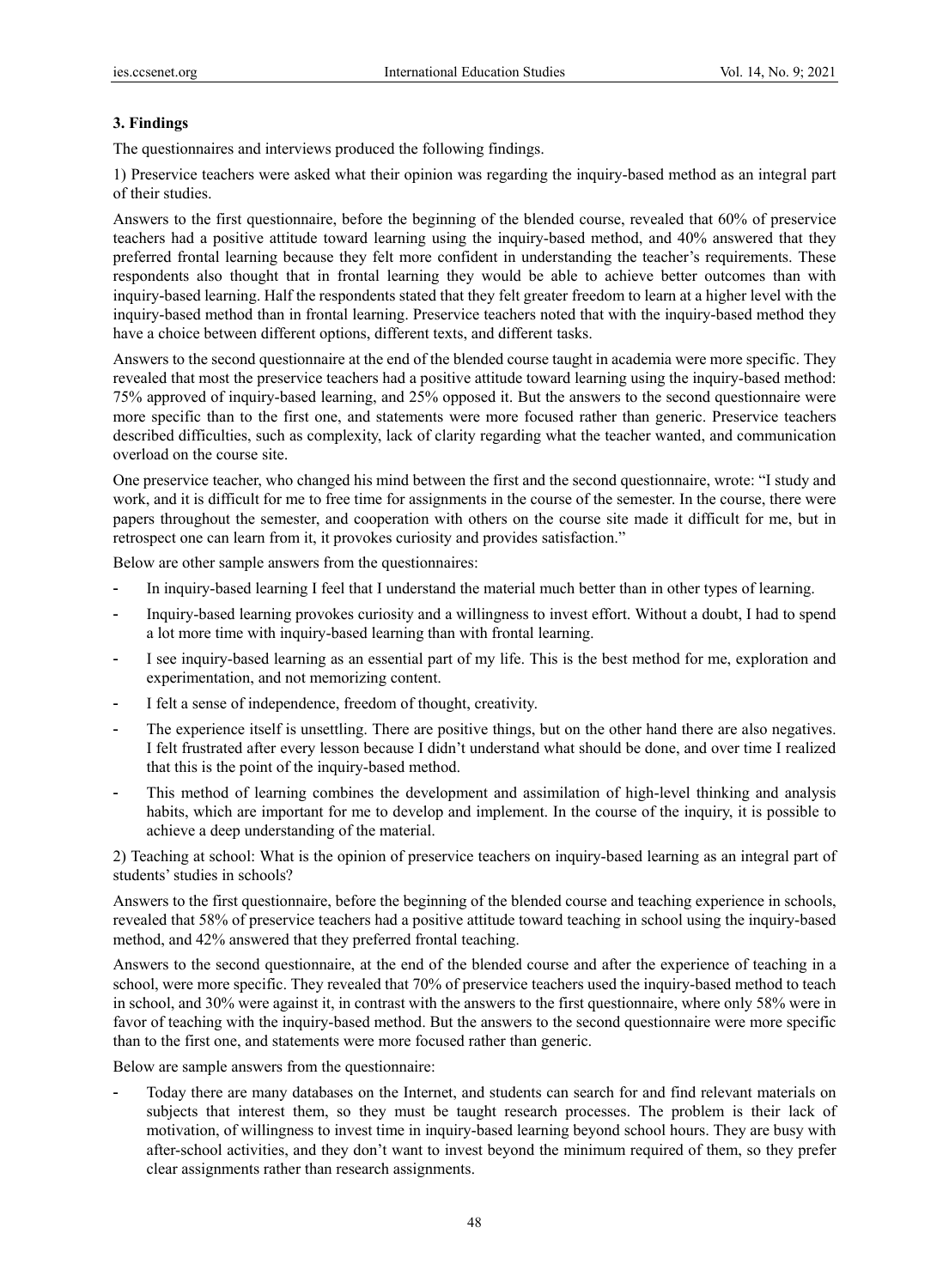- I like to learn like this, but I find it difficult to teach this way.
- It didn't work for me. The students found it difficult to formulate an inquiry question, to process into knowledge information from articles that were not taught in the lesson, and to formulate ideas.
- It requires a lot more effort and creative thinking from the teacher, and time to evaluate the products.
- At some point I almost gave up and wanted to formulate the research question for them, refer them to an article and help them process it, but I took a deep breath and reminded myself of the purpose of the lesson. The purpose was not for me to perform the process for them.
- I felt that the whole process was taking a long time, so I started to invest less in the subject, and rounded some corners, so that the students would finish their assignments.

The focus of the difficulties raised by the students following the experience of teaching in school with the inquiry-based method: difficulty in assessing students' shared outcomes; difficulty in arousing students' motivation, commitment, and seriousness; difficulty in the various stages of inquiry, especially in the formulation of a research question; inquiry-based teaching requires a great deal more effort and much more time than is required by frontal teaching.

3) Learning experience: What was your most meaningful experience in the process of inquiry-based learning in the blended course you took at your institution ?

Preservice teachers shared their experiences of inquiry-based learning in the academic course. They responded that they felt they had gone through a significant experience (62%), developed the skills required to perform research tasks (57%), acquired problem-solving skills (52%), and acquired skills for processing and presenting knowledge (38%). They experienced activating meta-cognitive reflective processes, self-directed processes, and self-awareness cognitive processes (39%), as well as skill-sharing and collaboration with other preservice teachers (57%).

Examples of answers:

- My significant experience is the ability to analyze the findings and make a synthesis between theory and findings.
- My self-learning and my ability to research a topic in depth, the satisfaction from my product after hard work. I had a sense of self-efficacy.
- In the process of working I felt that there was no clear framework, no close control, that I had to do all the work. I felt stressed, so I turned to friends and we did the assignment together. I felt that it was an exhausting and unclear journey. Inquiry-based learning is an experience that requires self-reflection and deep study of the material.
- Peer learning. The course encourages cooperation in the understanding of assignments.
- The reflective process that I underwent and freed myself from fears that stayed with me since I was a high school student.
- The sharing of assignments on the course site opened up a whole world for me. I was exposed to works that opened my eyes and opened new horizons for developing lessons using the inquiry-based teaching method.
- Following the experience in the course I felt empowered and full of desire to deepen my specialization in the inquiry-based teaching approach.
- At the beginning of the process I felt pressure, fear, curiosity, and fear. At the end of the process I felt great satisfaction.
- Although the learning was not simple, there was always a desire to continue the process, because each stage had an interesting goal by itself.

4) Teaching experience: What is your most meaningful experience in the process of teaching with the inquiry-based method at school?

Preservice teachers shared their experiences of inquiry-based teaching in school. They responded that in their opinion both themselves and their students had a significant experience (48%); felt satisfaction (32%); developed meta-cognitive reflective processes, processes of self-direction, cognitive processes, self-awareness (mainly as a result of interaction with students, student comments, etc.) (39%); and enhanced cooperation between students (50%). In addition, they also experienced feelings of frustration, despair, and helplessness (40%).

Examples of answers: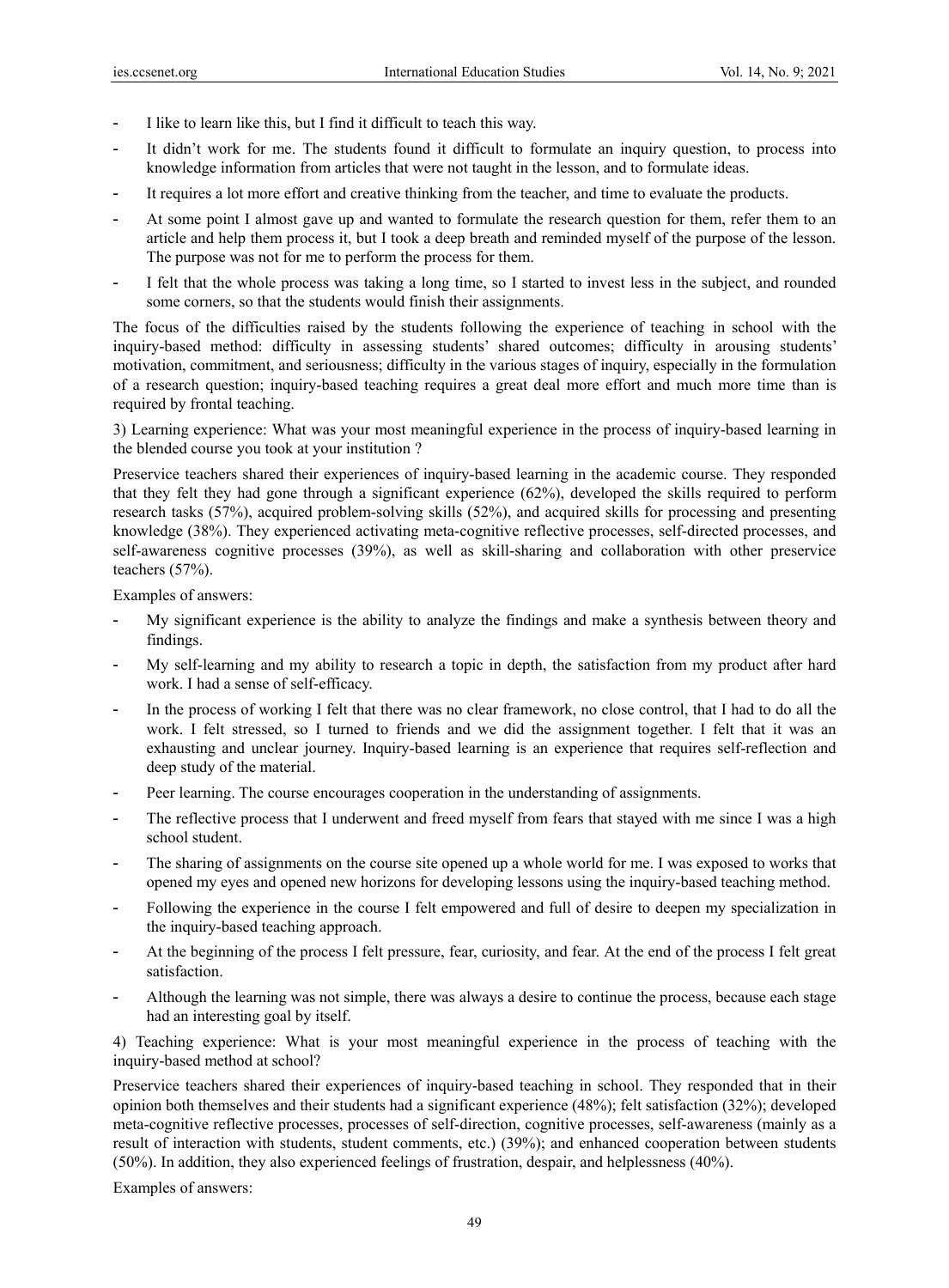- The significant experience from teaching in the inquiry-based method was the encouragement of critical and profound thinking in my students.
- The most significant experience was the ability to help students and encourage them to engage in a process of inquiry, although some of them refused and objected at first.
- The most significant experience was not to present students with structured material, but to let them explore the topic, ask questions, and lead them toward a meaningful and experiential process of inquiry.
- I had a sense of mission to convey the joy of inquiry and discovery to the students.
- In the first stage, when I presented the subject, it seemed to me that everyone was enthusiastic. After it was time to experiment with the stages of inquiry and submit products, it seemed to me that everyone was against, and I heard statements like: "Teacher, we didn't understand anything, we don't know what we are supposed to do, you didn't explain well." In the early stages, I explained again and again, and found myself formulating for students their research questions and their hypotheses. When the same repeated at the stage of processing of the paper, I took a deep breath and told them that at the next lesson, each group would work on processing the paper, and I and other students [preservice teachers] would come and help them. The class calmed down. At the next lesson I arrived with four other students. Each sat with one group. I saw that some of the groups understood the assignment, were very motivated to work on the task, were committed to the group, and didn't need guidance, whereas other groups needed close supervision.
- The satisfaction of the students, when they finished their inquiry assignment and presented the work to the class, was very exciting and satisfying.
- Frustration, despair. I felt that I hadn't been able to identify the source of the students' resistance. I couldn't point at the difficulty that led to their opposition.
- I understood that the students' repeated questions stemmed from the fear of experimenting. It's like a person who wants to learn to swim but outside the water. He wants clear instructions, but refuses to step into the water, because he's afraid of drowning. If he learns to swim, the fear of drowning may disappear, but as long as he refuses to experience swimming in the water, he won't learn to swim.

5) Did the process of the inquiry-based learning in a blended course help you shape your role as a teacher in the digital age?

Examples of answers:

- Exposure to the products of other students spawned a discussion in the forum on the course site. I enjoyed the experience of a learning community, of development. I found that many students encountered the same questions and difficulties that I faced in the process of inquiry.
- The blended course enabled us, the students, to engage in a stimulating and fruitful discussion, to share learning materials, to share ideas, and to cope with difficulties.
- Students brought to the site many materials they had found on the Internet. In the forum we discussed the materials and the assignments, and together we succeeded in achieving wonderful products.
- When I understood that salvation would not come from the lecturer, I decided to act: I went to the course site and found that more students were as undecided as I was, and that other students helped and guided them, and then I felt motivated and confident of being able to cope with the difficulties. The course site helped me a lot.
- I saw how the course site helped me in the process of inquiry, so I opened a site for my students, the class where I was teaching with inquiry-based learning. The site was active, they shared sites where relevant materials could be found, helped each other formulate a research question. It made me very happy and gave me a sense of satisfaction.

6) No differences were found between genders, ages, and other demographic variables.

#### **4. Discussion**

This study focused on preservice teachers studying to be teachers of social sciences. They participated in a blended course to develop skills in the inquiry-based learning approach, and in parallel, acquired experience teaching with this method in high school.

The findings show that most preservice teachers had a positive attitude toward inquiry-based learning, and that between the two points of measurement, when the questionnaires were administered, there was a positive trend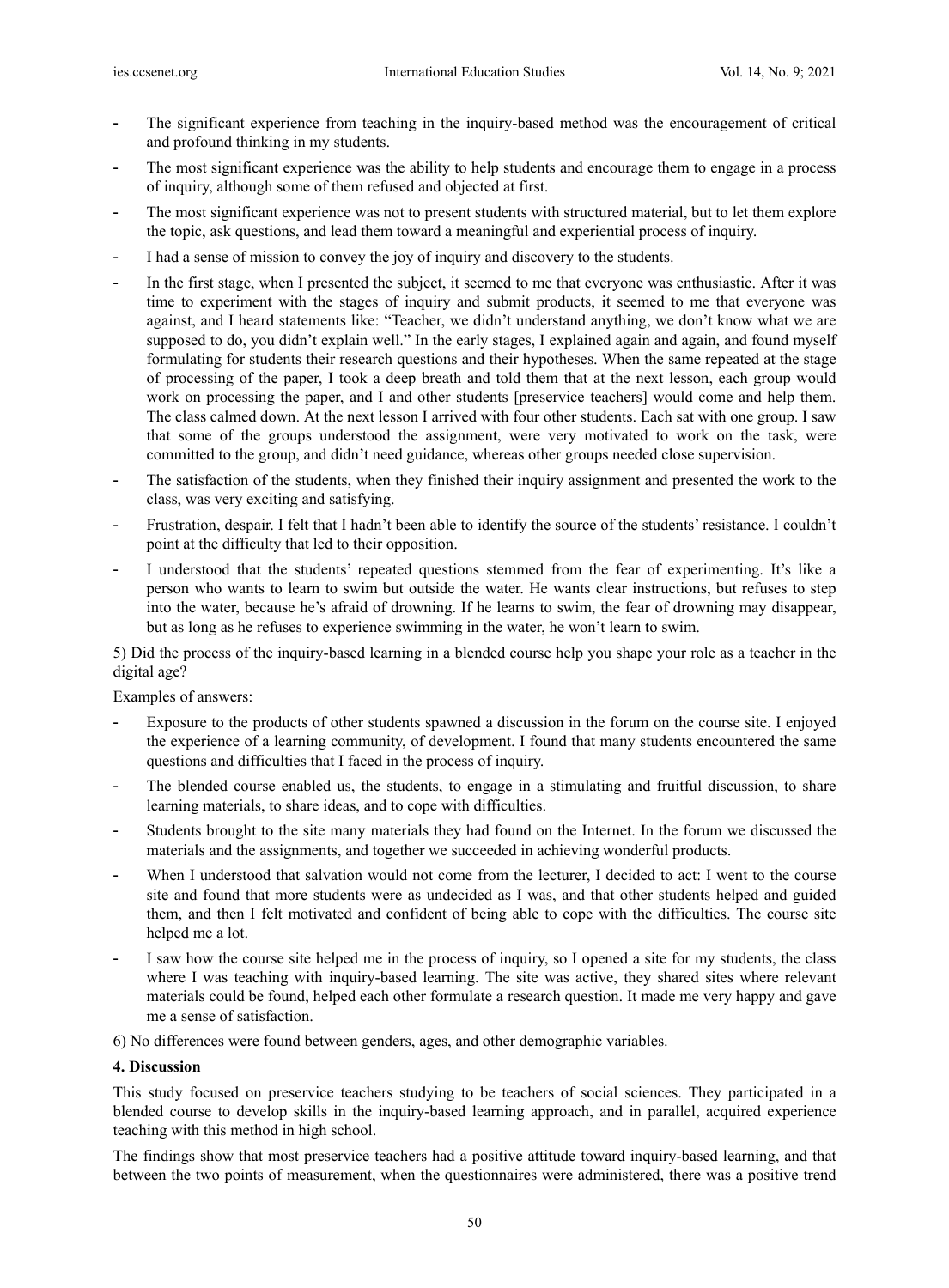and a change in attitude toward inquiry-based learning and teaching. Preservice teachers reported a sense of freedom to learn, independence, freedom of thought, and creativity at a higher level in inquiry-based *learning* than in learning by other methods to which they were exposed. Most of them, however, mentioned difficulties they encountered in implementing the method when *teaching* in school. Having gained experience with applying inquiry-based teaching in practice in schools, preservice teachers became aware of the potential for learning with this method, but they were also exposed to the many difficulties in teaching with this method in school.

Difficulties teaching in school, from the point of view of preservice teachers, following their experience of teaching with the inquiry-based method.

Circumscribing the topic. Respondents mentioned the difficulty in circumscribing the topic and defining it so that it interests the students, provokes their curiosity, and give them a desire to engage in a process of research. The definition of research is derived from the curricular subject matter by delimiting and defining a topic, but it must be open enough to require a broad field of inquiry. For example, the preservice teacher delimited the topic: human rights, freedom of expression vs the right to privacy on social networks. The preservice teacher thought that this subject was interesting, ethical, and educational, especially given the shaming taking place on the social network of the class. When the class learned about human rights through discussions and analysis of dilemmas, the preservice teacher felt that the subject interested the students and stimulated their thinking process, so he expected the students to be happy to research the subject. To his surprise, there was opposition in the class: some students said that they did not want to study by the inquiry-based method; some said that the topic did not interest them and refused to research it, and suggested other topics. One group suggested to study the profiles of the active participants in the group on the class social network and compare it with the profiles of participants not active in the group. The preservice teacher tried to nudge the students toward a different formulation, feeling that this could lead to shaming, but the members of the group objected, entrenched themselves, and refused to cooperate.

Research question. The teacher must encourage the students to dare to formulate a research question that interests them. Researchers (Bruce & Casey, 2012; Mäeots et al., 2008; Pedaste et al., 2015; Scanlon et al., 2011) suggest that the research question should encourage students to learn and motivate them to explore the subject. A research question that does not interest the students leads to objections, resistance to the process of inquiry, discipline problems, and more.

A research question that students formulate themselves may inspire optimism and motivation to continue, grow, and develop. But the teacher should help the student focus the research question so that it is feasible and makes possible positive feedback from the early stages of the process. As significant adults, teachers must try to stimulate the students' creativity, innovation, and originality, guide them to find new ways of thinking, show the students that the teacher is open to listening, understanding, and helping them realize their ideas. The teacher must listen with amazement when a student comes up with daring and unconventional ideas, understand the ideas together with the students, and to try to guide the student toward the realization of their ideas, without clipping their wings. When working with students, we occasionally see how they think and understand differently from adults. At times, there is a connection between thinking differently and a sense of confusion and helplessness, leading to being afraid of doing and even thinking openly. To advance the students and enable them to connect with their creativity, we must free ourselves from the vision that binds us. Listening may reveal new solutions to situations that we have already dealt with in the past.

Mediating between the students and the skills required for inquiry-based learning. The difficulty in mediating between the students and the skills required for inquiry-based learning made some preservice teachers feel that it was better to lower requirements. The teacher should remember that to motivate students to embark on a journey of exploration, they must be given a sense of a significant learning challenge. Assignments that require a range of higher learning skills—analytical, verbal, etc.—are likely to increase students' motivation to confront the tasks, and help them have meaningful learning experiences (Angeli & Valanides, 2009; Duran, 2013; Tyner, 2014).

Evaluation of the process and of the products, and learning communities. Researchers (Liu et al., 2007; Meyers, 2008; Oriogun et al., 2005; Pittman & Richmond, 2008; Robinson & Hullinger, 2008; Rovai, 2007; Shea et al., 2006; Young, 2006; Young & Bruce, 2011) have found that students who are actively involved in the learning community successfully cope with significant assignments. They are likely to have a sense of belonging as opposed to alienation and isolation, and are likely to persevere and succeed in the learning tasks. Preservice teachers pointed to the difficulty of conducting an evaluation when the inquiry process took place in learning communities, i.e., in a peer group, rather than individually. The findings revealed that 67% worried that there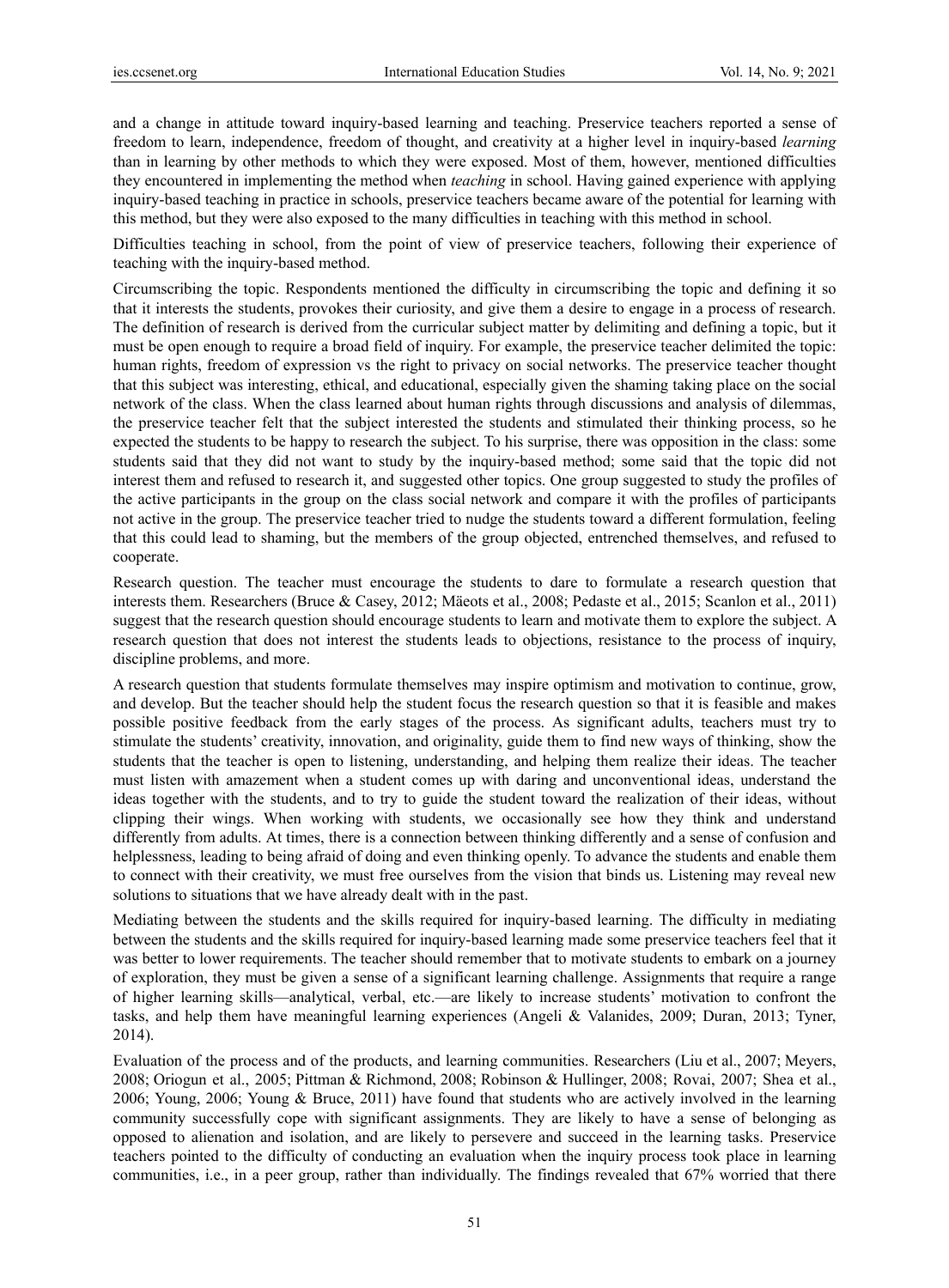was a student who did not achieve the required goals at each stage and did not understand the content. The results show that some students find it easier to retrieve data from databases, and others are better at processing data using digital tools. In the learning community, study takes place through interaction between the learner and others, acquiring knowledge, skills, ways of thinking, etc. Students practice skills they have acquired while interacting with others. Collaborating students can enrich their knowledge by sharing their unique perspectives, ideas, and personal experiences; the process of sharing deepens their understanding. Furthermore, the perspectives of others lead to a deeper understanding of the content (Ascough, 2007; Engstrom et al., 2008; Snyder, 2009). Teachers who encourage the creation of a learning community also encourage communication between students, which is likely to lead to a process of meaningful learning (Liu et al., 2007). A meaningful evaluation is guiding, mediating, enriching, and calling for a quality dialog between the teacher and the students and between the students themselves. It helps students understand in depth the wisdom that underlies the discipline of the social sciences, as one engaged in the study the human environment. It provides exposure to a variety of approaches and theories that at times complement one another and at other times contradict one another. It creates knowledge of research principles, research methods, difficulties, and limitations of research. It promotes understanding of the complexity of human behavior, with emphasis on the individual differences between people. It assists in reading and understanding research data and finding order or regularity in phenomena by observing, measuring, and discovering connections between them, understanding the connection between research findings and their ability to make predictions, based on theories and research in the discipline. The role of the teacher is to encourage and develop the students' natural curiosity, their ability to create knowledge independently, through critical and creative thinking, which will help them understand the society in which they live. The teacher must help students enjoy the process, the successes, and the product—the learning outcome. Enjoyment is not a luxury but a deep psychological need (Branden, 1989, 1994). The absence of enjoyment and a state of emotional suffering prevent the possibility of feeling, experiencing, and fulfilling dreams. The teacher should help students focus on the process, because the process takes place in the present and may lead to change in behavior, and consequently to a permanent, long-term change (Emmons & McCullough, 2004; Watson, 2002).

Integrating a digital environment with inquiry-based learning. All preservice teachers stated that they instructed the students how to find reliable information on the Internet and how to process the information on the computer, and 32% indicated that they had opened a site for the class they had been teaching with the inquiry-based method. Today, children and adolescents have learned the need for information, to obtain the relevant information they need to solve a problem or to satisfy curiosity or need. The school must teach students the learning skills needed to enhance their academic abilities (Christensen et al., 2008; Voogt & Pelgrum, 2005; Zilka, 2017). Researchers (Donnelly et al., 2014; Savery, 2006) have found that the proper amount of teacher mediation in a digital environment is of great significance in guiding student learning. In the present study, most preservice teachers noted the positive effect the course site had on their learning process. Researchers have found that a blended course may enrich the learning process (Anderson et al., 2001; Garrison & Kanuke, 2004; Groen & Li, 2005; Zeichner & Zilka, 2016; Zilka & Zeichner, 2017) The present study reinforces the findings of these studies. Preservice teachers felt that the course site was a source of support and turned the class into an active learning community.

#### **5. Conclusion**

This study shows that it is easier for preservice teachers to learn with the inquiry-based method than to teach with it. To teach using the inquiry-based method, the teacher must master subject matter knowledge, the content (facts and concepts), as well as substantive and syntactic structures (research methods). The teacher must also be aware of the differences between the students: the encounter between the group of equals is in practice a meeting between different people that enables important opportunities for realization of values and rights that derive from cooperation (as opposed to compartmentalization). These include freedom of expression, organization, mediation, tolerance. The teacher must know how to enable student participation in the decision-making process related to the nature of the peer learning process. The teacher must also strive for the integration of all students into peer educational activities, and avoid entirely the exclusion of individual children or groups from the sphere of action and decision-making. It is therefore important to provide preservice teachers, already during the training stage, with the experience of learning and teaching, using the inquiry-based method, with the guidance and mediation of teacher educators. This study shows that there has been a positive change in the preservice teachers' perception of inquiry-based learning in the process of their learning and teaching. Following their experience in learning and teaching with this method, they were able to cope with the difficulties that arise in learning and teaching.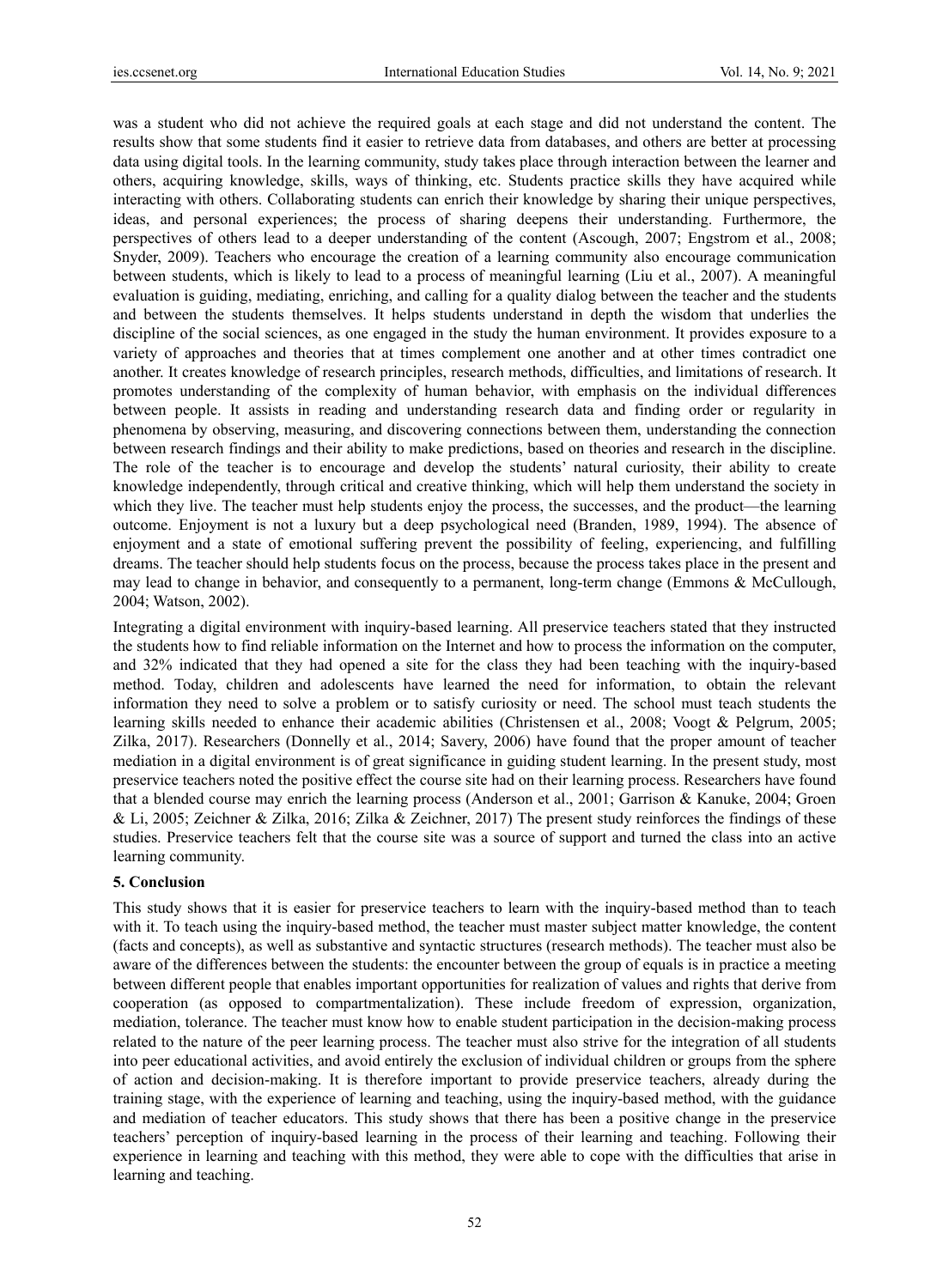#### **References**

- Adler, P. A., & Adler, P. (2008). Of Rhetoric and Representation: The Four Faces of Ethnography. *The Quarterly Sociological, 49*(1), 1-30. https://doi.org/10.1111/j.1533-8525.2007.00104.x
- Alfieri L., Brooks P. J., Aldrich N. J., & Tenenbaum H. R. (2011). Does discovery-based instruction enhance learning? *Journal of Educational Psychology, 103*, 1-18. https://doi.org/10.1037/a0021017
- Anderson, T., Rourke, L., Garrison, D. R., & Archer, W. (2001). Assessing teaching presence in a computer conferencing context. *Journal of Asynchronous Learning Networks, 5*(2), 1-17.
- Angeli, C., & Valanides, N. (2009). Epistemological and methodological issues for the conceptualization, development and assessment of ICT-TPCK: Advances in technological pedagogical content knowledge (TPCK). *Computers & Education, 52*(1), 154-168. https://doi.org/10.1016/j.compedu.2008.07.006
- Argyris, C., & Schon, D. A. (1996). *Organizational learning II: Theory, method, and practice*. NY: Addison-Wesley.
- Ascough, R. (2007). Welcoming design: Hosting a hospitable online course. *Teaching Theology and Religion, 10*(3), 131-136. https://doi.org/10.1111/j.1467-9647.2007.00340.x
- Ashburn, E. A., & Floden, R. E. (2006). *Meaningful learning using technology: What educators need to know and do*. New York: Teachers College Press.
- Atkinson, E., & Delamont, S. (2006). In the roiling smoke: qualitative inquiry and contested fields. *International Journal of Qualitative Studies in Education, 19*(6), 747-755. https://doi.org/10.1080/09518390600975974
- Bai, H. (2019). Preparing Teacher Education Students to Integrate Mobile Learning into Elementary Education. *TechTrends, 63*, 723-733. https://doi.org/10.1007/s11528-019-00424-z
- Baker, C. (2010). The impact of instructor immediacy and presence for online student affective learning, cognition, and motivation. *The Journal of Educators online, 7*(1), 1-30. https://doi.org/10.9743/JEO.2010.1.2
- Barron, B., & Darling-Hammond, L. (2008). *Teaching for Meaningful Learning: A Review of Research on Inquiry-Based and Cooperative Learning*. Stanford University.
- Bhagat, A. (2017). *Inquiry-based learning: Assessing students' science inquiry skills*. Research Developments, ACER. Retrieved from https://rd.acer.org/article/inquiry-based-learning-assessing-students-science-inquiryskills
- Billings, D., & Halstead, J. (2009). *Teaching in nursing: A guide for faculty* (3rd ed.). St Louis, MI: Saunders.
- Boyatzis, R. E. (1998). *Transforming qualitative information: thematic analysis and code development*. Newbury Park, CA: Sage.
- Branden, N. (1989). *The Virtue of Selfishness*. New American Library.
- Branden, N. (1994). *The Six Pillars of Self-Esteem*. Bantam Books.
- Braun, V., & Clarke, V., (2006). Using thematic analysis in psychology. *Qualitative Research in Psychology, 3*, 77-101. https://doi.org/10.1191/1478088706qp063oa
- Bruce B. C., & Casey, L. (2012). The practice of inquiry: A pedagogical 'sweet spot' for digital literacy? *Computers in the Schools, 29*(1-2), 191-206. https://doi.org/10.1080/07380569.2012.657994
- Capar, G., & Tarim, K. (2015). Efficacy of the Cooperative Learning Method on Mathematics Achievement and Attitude: A Meta-Analysis Research. *Educational Sciences: Theory and Practice, 15*(2), 553-559.
- Chenail, R. J. (2012). Conducting Qualitative Data Analysis: Qualitative Data Analysis as a Metaphoric Process. *The Qualitative Report, 17*(1), 248-253. Retrieved from https://nsuworks.nova.edu/tqr/vol17/iss1/13
- Chinn, C. A., Duncan, R. G., & Rinehart, R. W. (2018). Epistemic design: Design to promote transferable epistemic growth in the PRACCIS project. In E. Manalo, Y. Uesaka, & C. A. Chinn (Eds.), *Routledge research in achievement and gifted education. Promoting spontaneous use of learning and reasoning strategies: Theory, research, and practice for effective transfer* (pp. 242-259). Routledge/Taylor & Francis Group.
- Christensen, C., Horn, M. B., & Johnson, C. W. (2008). *Disruptive class: How disruptive innovation will change the way the world learns*. New York: McGraw Hill.
- Cole, J. (2009). Strategies for success: Teaching an online course. *Rural Special Education Quarterly, 28*(4),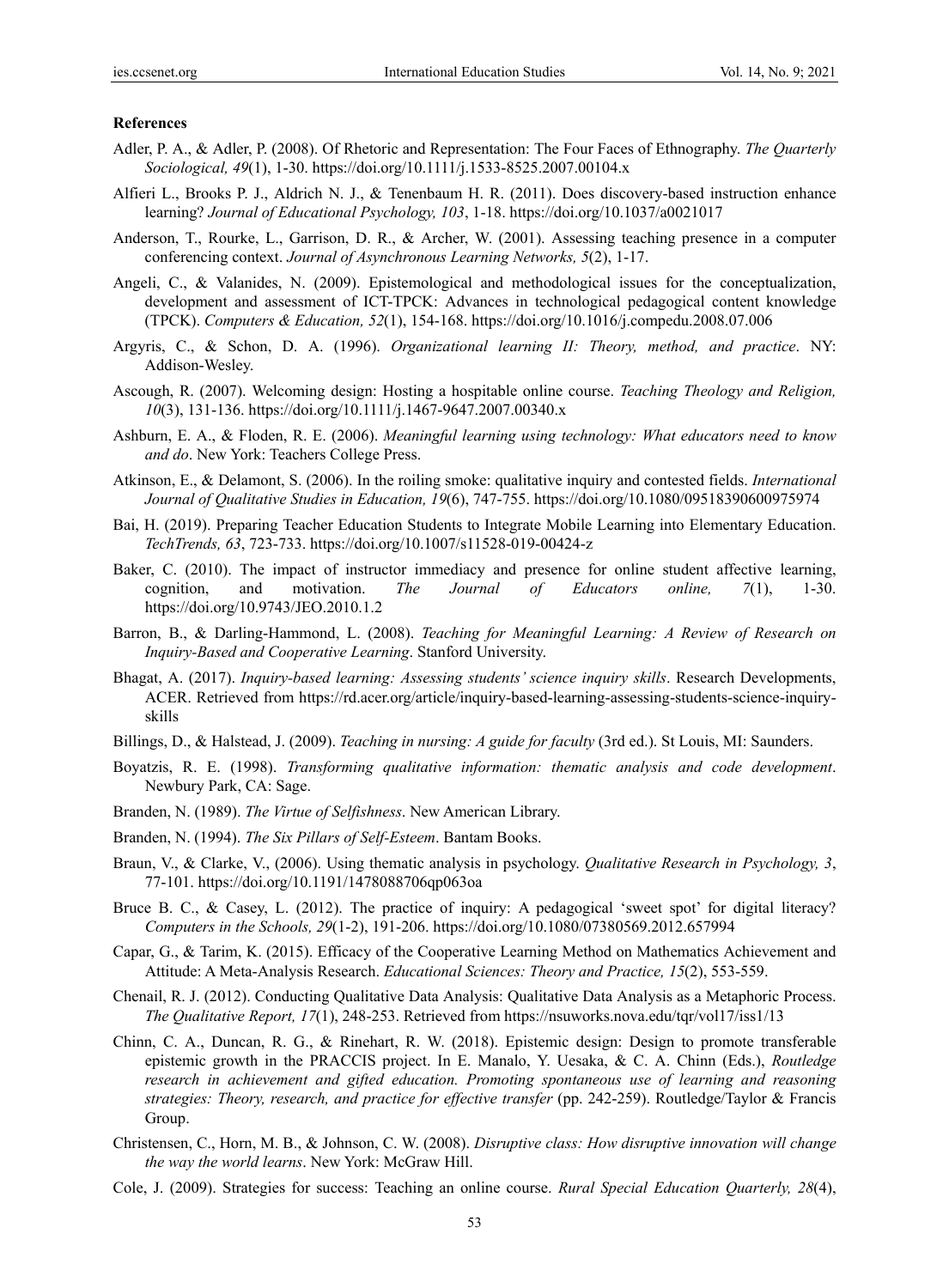36-40. https://doi.org/10.1177/875687050902800406

- Crabtree, B. F., & Miller, W. L. (Eds.). (1992). *Doing qualitative research*. Newbury Park, CA: Sage.
- De Jong, T., van Joolingen, W.R., Giezma, A., Girault I., Hoppe, U., Kindermann, J., … Van Der Zanden, M. (2010). Learning by creating and exchanging objects: the SCY experience. *British Educational Research Association, 41*(6), 909-921. https://doi.org/10.1111/j.1467-8535.2010.01121.x
- Desimone, L. M. (2009). Improving Impact Studies of Teachers' Professional Development: Toward Better Conceptualizations and Measures. *Educational Researcher (ER), 38*(3), 181-199. https://doi.org/10.3102/0013189X08331140
- Dewey, J. (1938). Experience and education. *The Educational Forum, 50*(3), 241-252. https://doi.org/10.1080/00131728609335764
- Donnelly, D. F., Linn, M., & Ludvigsen, S. (2014). Impacts and characteristics of computer-based science inquiry learning environments for precollege students. *Review of Educational Research, 84*(4), 572-608. https://doi.org/10.3102/0034654314546954
- Durish, P. (Ed.). (2013). *Information technology programs: Successes and challenges*. Birmingham: The Haworth Press.
- Emmons, R. A., & McCullough, M. E. (2004). *The Psychology of Gratitude*. Oxford University Press.
- Engstrom, M., Santo, S., & Yost, R. (2008). Knowledge building in an online cohort. *The Quarterly Review of Distance Education, 9*(2), 151-167.
- Ertmer, P. A., & Ottenbreit-Leftwich, A. T. (2010). Teacher technology change: How knowledge, confidence, beliefs, and culture intersect. *Journal of Research on Technology in Education, 42*(3), 255-284. https://doi.org/10.1080/15391523.2010.10782551
- Feenberg, A. (2010). *Between reason and experience: Essays in technology and modernity*. Cambridge. MA: Cambridge MIT Press. https://doi.org/10.7551/mitpress/8221.001.0001
- Feldman, K. A. (2007). Identifying exemplary teachers and teaching: Evidence from student ratings. In R. P. Perry, & J. C. Smart (Eds.), *The scholarship of teaching and learning in higher education. An evidence-based perspective* (pp. 93-143). New York: Springer.
- Furtak E. M., Seidel T., Iverson H., & Briggs D. C. (2012). Experimental and quasi-experimental studies of inquiry-based science teaching. *Review of Educational Research, 82*, 300-329. https://doi.org/10.3102/0034654312457206
- Garrison, R., & Kanuke, H. (2004). Blended learning: Uncovering its transformative potential in higher education. *The Internet and Higher Education, 7*, 95-105. https://doi.org/10.1016/j.iheduc.2004.02.001
- Gillies, R., & Ashman, A. (2013). *The social and intellectual outcomes of learning in groups*. London: Routledge Falmer.
- Groen, J., & Li, Q. (2005). Achieving the benefits of blended learning within a fully online learning environment: A focus on synchronous communication. *Educational Technology, 45*(6), 31-37.
- Hammersley, M. (2008). *Questioning Qualitative Research: Critical Essays*. London, UK: Sage. https://doi.org/10.4135/9780857024565
- Holmes, W., Anastopoulou, s., Schaumburg, H., & Mavrikis, M. (2018). *Technology-enhanced Personalised Learning: Untangling the Evidence*. Stuttgart: Robert- Bosch-Stiftung GmbH.
- Husaj, S. (2016). Social Emotional Learning (SEL). *European Journal of Multidisciplinary Studies, 1*(3), 168-171. https://doi.org/10.26417/ejms.v1i3.p168-171
- Jelfs, A., Richardson, J. T. E., & Price, M. J. (2009). Student and tutor expectations of effective tutoring in distance education. *Distance Education, 30*(3), 419-435. https://doi.org/10.1080/01587910903236551
- Kennedy, M. M. (2016). How Does Professional Development Improve Teaching? *Review of Educational Research (RER), 86*(4), 945-980. https://doi.org/10.3102/0034654315626800
- Kirschner, P. A., & Van Merriënboer, J. J. G. (2013). Do Learners Really Know Best? Urban Legends in Education. *Educational Psychologist, 48*(3), 169-183. https://doi.org/10.1080/00461520.2013.804395
- Kirschner, P. A., Sweller, J., & Clark, R. E. (2006). Why Unguided Learning Does Not Work: An Analysis of the Failure of Discovery Learning, Problem-Based Learning, Experiential Learning and Inquiry-Based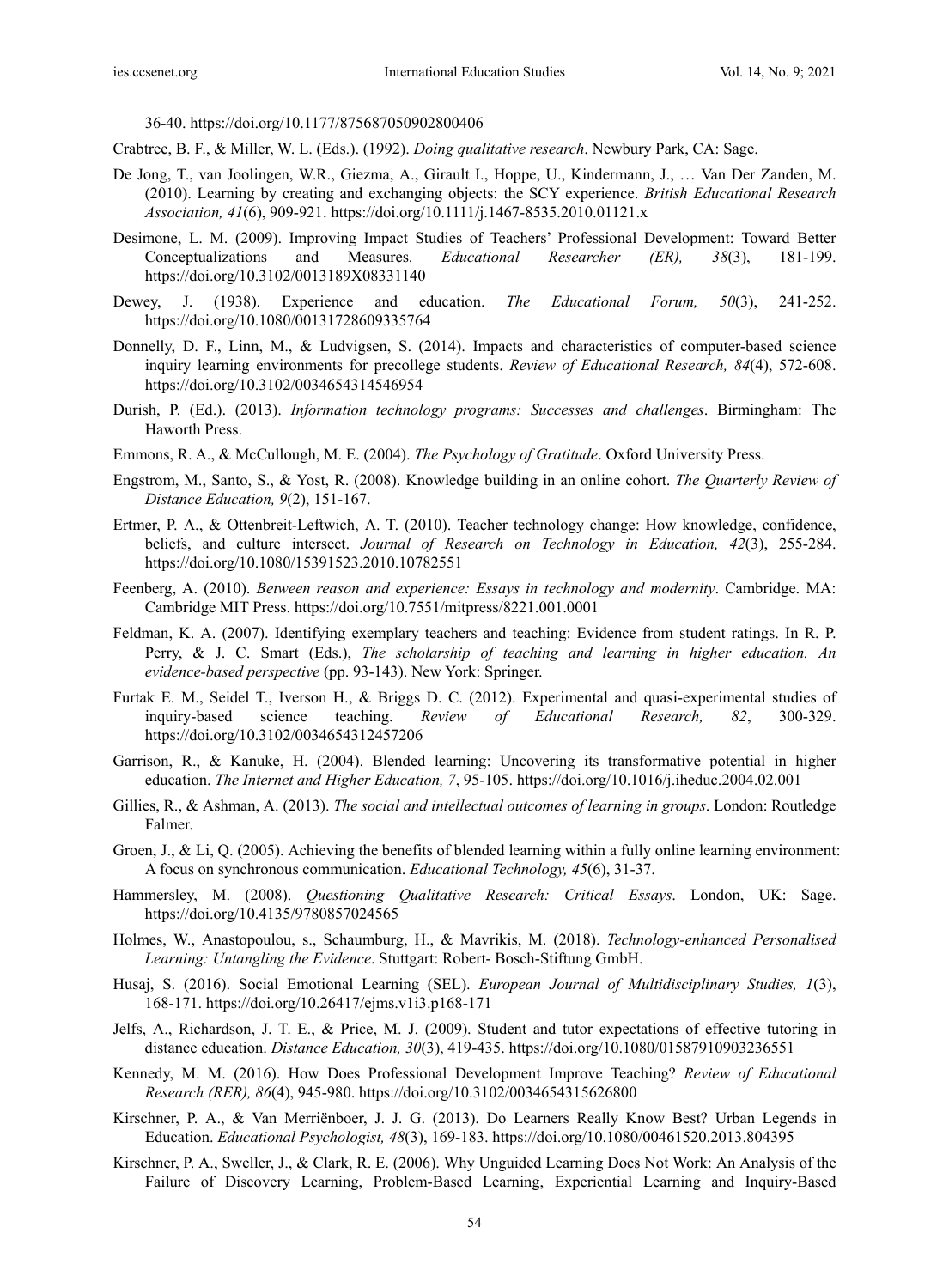Learning. *Educational Psychologist, 41*, 75-86. https://doi.org/10.1207/s15326985ep4102\_1

- Lampert, M. (2010). Learning Teaching in, from, and for Practice: What Do We Mean? *Journal of Teacher Education, 61*(1-2), 21-34.
- Lawrence, J., & Sankey, M. (2008). *Communities of practice: A sphere of influence enhancing teaching and learning in higher education*. Paper presented at Australian and New Zealand Communication Association Conference 2008. Retrieved from http://eprints.suq.edu.au/42681/Lawrence\_Sankey\_ANZCA2008.pdf
- Lee, C. (2008). A neophyte about online teaching. *Qualitative Inquiry, 14*(7), 1180-1186. https://doi.org/10.1177/1077800408322226
- Liu, X., Magjuka, R. J., Bonk, C. J., & Lee, S. (2007). Does sense of community matter? An examination of participants' perceptions of building learning communities in online courses. *The Quarterly Review of Distance Education, 8*(1), 9-24.
- Loyens, S. M. M. & Rikers, R. M. J. P. (2011). Instruction Based on Inquiry. In R. E. Mayer, & P. A. Alexander (Eds.), *Handbook of Research on Learning and Instruction* (pp. 361-381). New York: Routledge Press.
- Mäeots, M., Pedaste, M., & Sarapuu, T. (2008). *Transforming students' inquiry skills with computer-based simulations*. 8th IEEE International Conference on Advanced Learning Technologies, 1–5 July. https://doi.org/10.1109/ICALT.2008.239
- Mäeots, M., Pedaste, M., & Sarapuu, T. (2011). *Interactions between inquiry processes in a Web-based learning environment*. 11th IEEE International Conference on Advanced Learning Technologies, 6–8 July. https://doi.org/10.1109/ICALT.2011.103
- Mahler, D. (2012). Teaching literacy in primary schools using an interactive whole-class technology: Facilitating student-to student whole-class dialogic interaction. *Technology, Pedagogy and Education, 21*(1), 137-152. https://doi.org/10.1080/1475939X.2012.659888
- Maurice, J. E., & Harriett, A. (Eds.). (2006). *The Educator's Guide to Emotional Intelligence and Academic Achievement Social-Emotional Learning in the Classroom*. Saga Corwinpress, California.
- McDonald, M., Kazemi, E., & Kavanagh, S. S. (2013). Core Practices and Pedagogies of Teacher Education A Call for Common Language and Collective Activity. *Journal of Teacher Education, 64*(5), 378-386. https://doi.org/10.1177/0022487113493807
- Meyers, S. (2008). Using transformative pedagogy when teaching online. *College Teaching, 56*(4), 219-224. https://doi.org/10.3200/CTCH.56.4.219-224
- Minner, D. D., Levy, A. J., & Century, J. (2010). Inquiry-based science instruction–what is it and does it matter? Results from a research synthesis years 1984 to 2002. *Journal of Research in Science Teaching, 47*, 474-496. https://doi.org/10.1002/tea.20347
- Nir, A., Ben-David, A., Bogler, R., Inbar, D., & Zohar, A. (2016). School autonomy and 21st century skills in the Israeli educational system. *International journal of educational management*.
- OECD. (2019). *TALIS 2018 Results (Volume I): Teachers and school leaders as lifelong learners, TALIS*. Paris: OECD Publishing.
- Oliver, K., Osborne, J., & Brady, K. (2009). What are secondary student's expectations for teachers in virtual school environments? *Distance Education, 30*(1), 23-45. https://doi.org/10.1080/01587910902845923
- Oriogun, P. K., Ravenscroft, A., & Cook, J. (2005). Validating an approach to examining cognitive engagement within online groups. *The American Journal of Distance Education, 19*(4), 197-214. https://doi.org/10.1207/s15389286ajde1904\_2
- Pea, R. D. (1993). Practices of Distributed Intelligence and Designs for Education. In G. Salomon (Ed.), *Distributed Cognitions Psychological and educational considerations* (pp.47-87). New York: Cambridge University Press.
- Pedaste, M., Mäeots, M., Leijen, Ä., & Sarapuu, T. (2012). Improving students' inquiry skills through reflection and self-regulation scaffolds. *Technology, Instruction, Cognition and Learning, 9*(1-2), 81-95.
- Pedaste, M., Mäeots, M., Siiman, L. A., de Jong, T., van Riesen, S. A., Kamp, E. T., … Tsourlidaki, E. (2015). Phases of inquiry-based learning: Definitions and the inquiry cycle. *Educational research review, 14*, 47-61. https://doi.org/10.1016/j.edurev.2015.02.003
- Pittman, L. D., & Richmond, A. (2008). University belonging, friendship quality, and psychological adjustment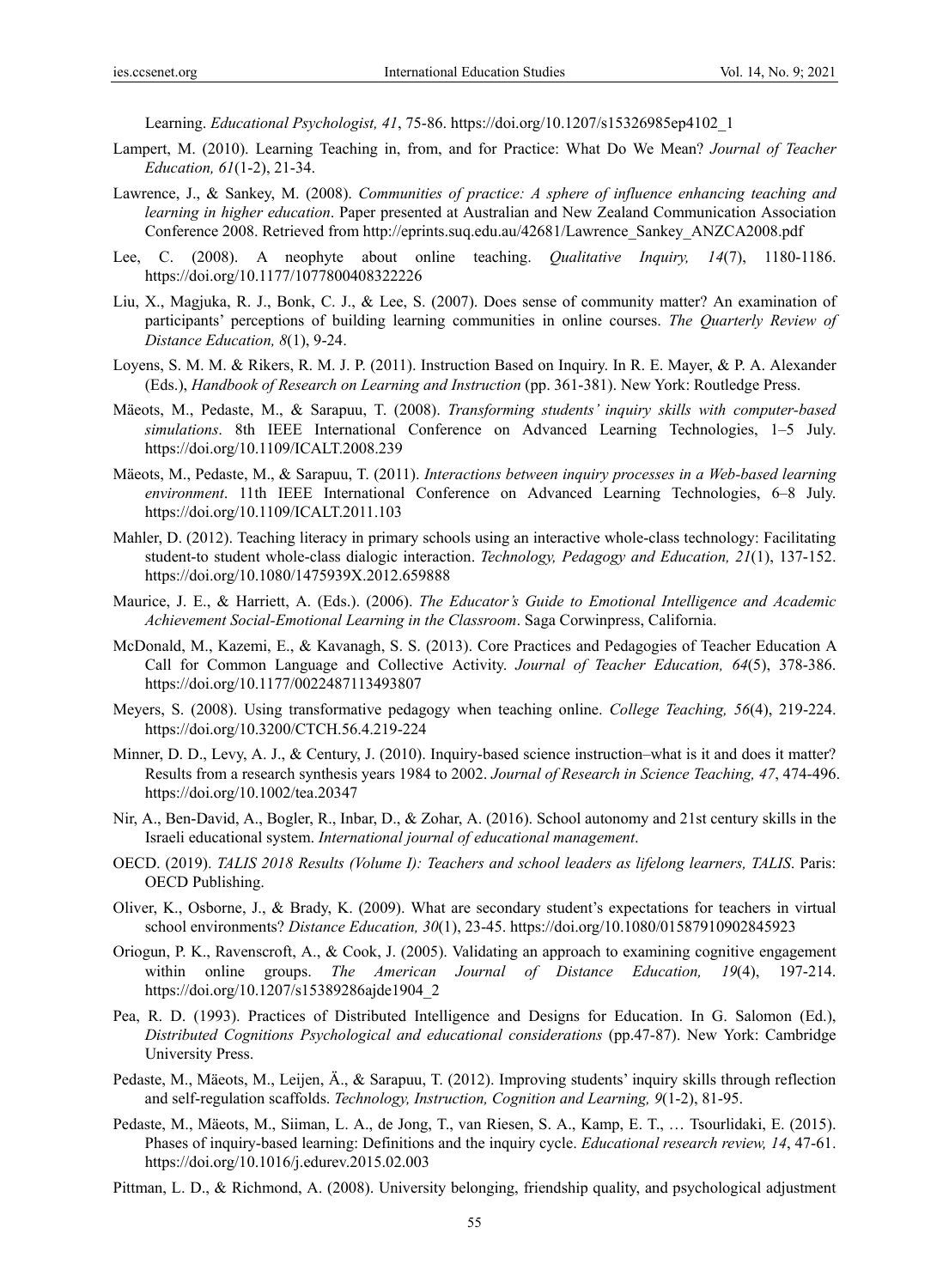during the transition to college. *The Journal of Experimental Education, 76*(4), 343-361. https://doi.org/10.3200/JEXE.76.4.343-362

- Robinson, C. C., & Hullinger, H. (2008). New benchmarks in higher education: Student engagement in online learning. *Journal of Education for Business, 2*, 101-108. https://doi.org/10.3200/JOEB.84.2.101-109
- Rovai, A. P. (2007). Facilitating online discussions effectively. *The Internet & Higher Education, 10*(1), 77-88. https://doi.org/10.1016/j.iheduc.2006.10.001
- Rovai, A., Wighting, M. J., & Lucking, R. (2004). The classroom and school community inventory: Development, refinement and validation of a self-report measure for educational research. *Internet and Higher Education, 7*(4), 263-280. https://doi.org/10.1016/j.iheduc.2004.09.001
- Salman, E. (2006). *Taxonomy of collaborative e-learning*. Cincinnati, OH: Union Institute & University.
- Savery, J. R. (2006). Overview of problem-based learning: Definitions and distinctions. *Interdisciplinary Journal of Problem-Based Learning, 1*(1), 9-20. https://doi.org/10.7771/1541-5015.1002
- Scanlon, E., Anastopoulou, S., Kerawalla, L., & Mulholland, P. (2011). How technology resources can be used to represent personal inquiry and support students' understanding of it across contexts. *Journal of Computer Assisted Learning, 27*(6), 516-529. https://doi.org/10.1111/j.1365-2729.2011.00414.x
- Schwab, J. J. (1962). The teaching of science as enquiry. In J. J. Schwab, & P. F. Brandwein (Eds.), *The Teaching of Science*. Cambridge, Massachusetts. Harvard University Press.
- Sharan, Y., (2014). Learning to cooperate for cooperative learning. *Anales de Psicologia, 30*(3), 802-807. https://doi.org/10.6018/analesps.30.3.201211
- Shea, P., Li, C. S., & Pickett, A. (2006). A study of teaching presence and student sense of learning community in fully online and web-enhanced college courses. *The Internet and Higher Education, 9*(3), 175-190. https://doi.org/10.1016/j.iheduc.2006.06.005
- Snyder, M. M. (2009). Instructional-design theory to guide the creation of online learning communities for adults. *TechTrends, 53*(1), 48-56.
- Splitter, L. J. (2009). Authenticity and constructivism in education. *Studies in Philosophical Education, 28*(2), 135-151. https://doi.org/10.1007/s11217-008-9105-3
- Sung, Y. T., Chang, K. E., & Liu, T. C. (2016). The effects of integrating mobile devices with teaching and learning on students' learning performance: A meta-analysis and research synthesis. *Computers and Education, 94*, 252-275. https://doi.org/10.1016/j.compedu.2015.11.008
- Tsai, P., & Tsai, C. (2019). Preservice teachers' conceptions of teaching using mobile devices and the quality of technology integration in lesson plans. *British Journal of Educational Technology, 50*(2), 614-625. https://doi.org/10.1111/bjet.12613
- Tyner, K. (2014). *Literacy in a digital world: Technology and learning in the age of information*. Mahwah, NJ: Erlbaum. https://doi.org/10.4324/9781410601971
- Voogt, J., & Pelgrum, H. (2005). ICT and curriculum change. Human Technology: An Interdisciplinary. *Journal on Humans in ICT Environments, 1*, 157-175. https://doi.org/10.17011/ht/urn.2005356
- Vygotsky, L. (1989). Thought and language. Cambridge, MA: MIT Press.
- Watson, D. (2002) .Positive Affectivity: The Disposition to Experience Pleasurable Emotional States. In C. R. Snyder, & S. J. Loper (Eds.), *Handbook of Positive Psychology*. Qxford University Press.
- Weick, K. (1997). *The social Psychology of organizing* (2nd edition) Reading, MA; Edison-Wesley Publishing Co.
- Young, S. (2006). Student views of effective online teaching in higher education. *The American Journal of Distance Education, 20*(2), 65-77.
- Young, S., & Bruce, M. A. (2011). Classroom Community and Student Engagement in Online Courses. *Journal of Online Learning and Teaching, 7*(2). Retrieved from http://jolt.merlot.org/vol7no2/young\_0611.htm
- Zeichner, O., & Zilka, C. G. (2016). Feelings of Challenge and Threat among Pre-Service Teachers Studying in Different Learning Environments–Virtual vs. Blended Courses. *Journal of Educational Technology, 13*(1), 7-19.
- Zilka, C. G. (2017). Awareness of ICT capabilities, digital literacy, and use of reflective processes in children